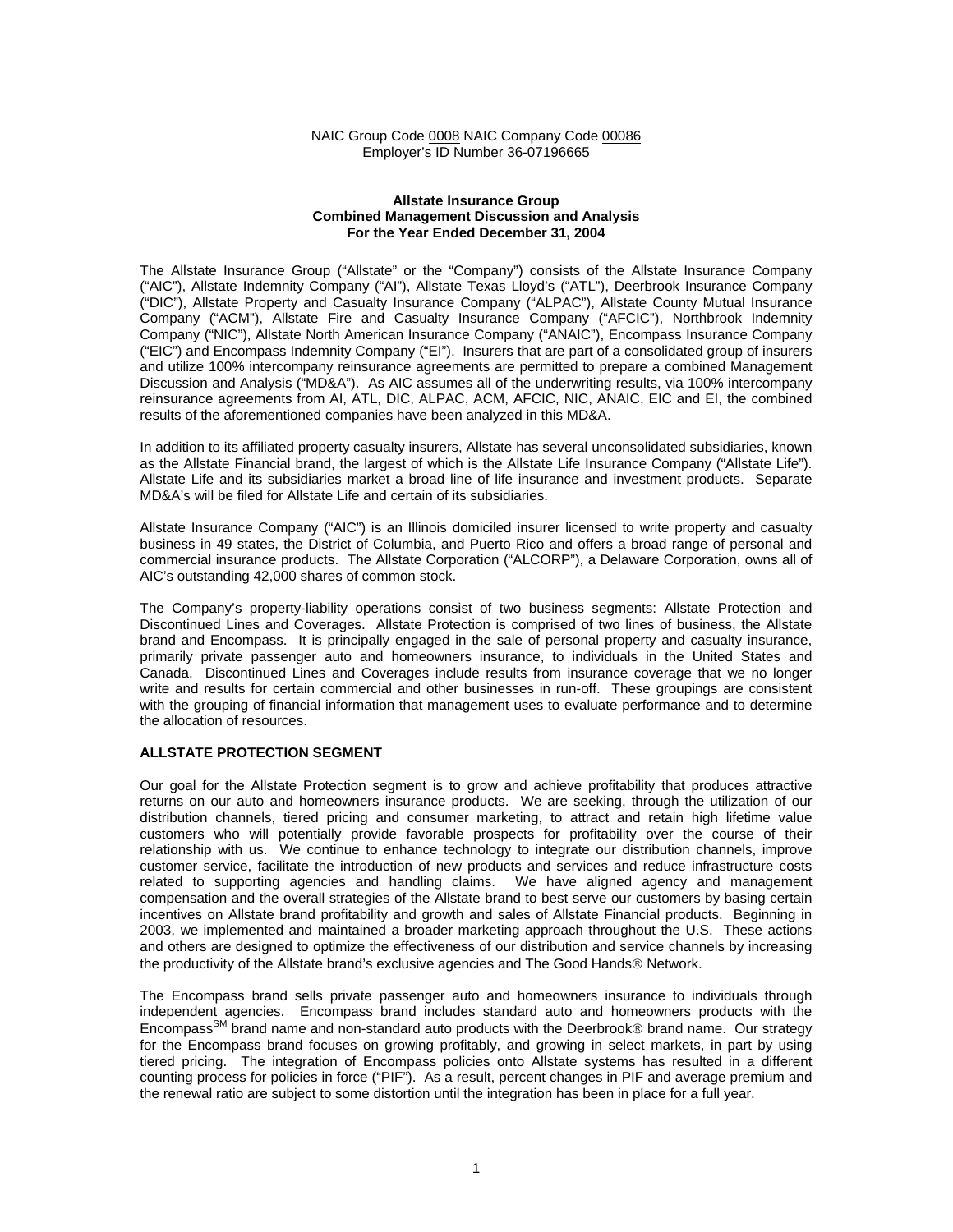Our sophisticated process for segmenting a market ("tiered pricing"), and underwriting are designed to enhance both our competitive position and profit potential, and produce a broader range of premiums that is more refined than the range generated by the standard/non-standard model. Tiered pricing includes our Strategic Risk Management program which considers, to the extent legally permissible, insurance scoring based on information that is obtained from credit reports as well as a number of other risk evaluation factors. At the same time, we continue to expand the number of tiers with successive rating program releases, resulting in a diminishing capacity to draw meaningful comparisons to historical presentations.

Our rating plans for private passenger auto insurance are no longer consistently segregated into standard plans and non-standard plans. In some states, we have implemented tiered pricing and modified our underwriting criteria in a way that allows us to write what may be considered both standard and nonstandard business with one tiered-rating plan, which may also be considered a standard rating plan designed to accommodate non-standard risks. As we continue to use tiered pricing and underwriting, the distinctions between standard and non-standard will become less important in certain states. For this reason we are shifting our managerial focus to auto, which is the sum of standard auto and non-standard auto. We also believe it is useful to analyze auto results that aggregate our standard and non-standard business. However, we will continue to provide results for standard and non-standard auto. Generally, standard auto customers are expected to have lower risks of loss than non-standard auto customers.

Substantially all of new and approximately 65% of renewal business written for Allstate brand auto uses tiered pricing. For Allstate brand homeowners, approximately 65% of new and 35% of renewal business written uses tiered pricing. For Allstate brand auto and homeowners business written under tiered pricing, our results indicate an increase in retention and a shift toward more customers who we consider high lifetime value and who generate more favorable loss results.

Another element of our strategy for our homeowners insurance business is to target customers whose risk of loss provides the best opportunity for profitable growth, including managing exposure on policies in areas where the potential loss from catastrophes exceeds acceptable levels. This includes a continual reevaluation of our countrywide catastrophe risk management strategies for hurricanes and earthquakes. Homeowners product pricing is typically intended to establish returns that we deem acceptable over a long-term period. Losses, including losses from catastrophic events and weather-related losses (such as wind, hail, lightning, freeze and water losses not meeting our criteria to be declared a catastrophe), are accrued on an occurrence basis within the policy period. Therefore, in any reporting period, loss experience from catastrophic events and weather-related losses may contribute to negative or positive underwriting performance relative to the expectations we incorporated into the products' pricing. Accordingly, homeowners products are more capital intensive than other personal lines products.

Allstate Protection's goal is to achieve pricing targets comprising a competitive combined ratio and return on equity. Our primary strategies to achieve this goal include continuing our efforts to seek approval for rate changes for all Allstate Protection products in all jurisdictions where we believe such changes are needed and can be obtained based on rate indicators, such as our projected claim frequency and severity experience and expense levels, and to pursue other actions affecting our profitability such as improving our underwriting and claims processes.

# **DISCONTINUED LINES AND COVERAGES SEGMENT**

The Discontinued Lines and Coverages segment includes results from insurance coverage that we no longer write and results for certain commercial and other businesses in run-off. We have assigned management of this segment to a designated group of professionals with expertise in claims handling, policy coverage interpretation and exposure identification. Our exposure to asbestos, environmental and other discontinued lines claims arises in this segment.

# **FINANCIAL POSITION**

# **Cash and Invested Assets**

Allstate's investment strategy emphasizes safety of principal and consistent income generation, within a total return framework. This approach, which has produced competitive returns over time, is designed to ensure financial strength and stability for paying claims, while maximizing economic value and surplus growth. We employ a strategic asset allocation model, which takes into account the nature of the liabilities and risk tolerances, as well as the risk/return parameters of the various asset classes in which we invest. The model's recommended asset allocation, along with duration and liquidity considerations, guides our initial asset allocation. This is further adjusted based on our analysis of relative value opportunities in different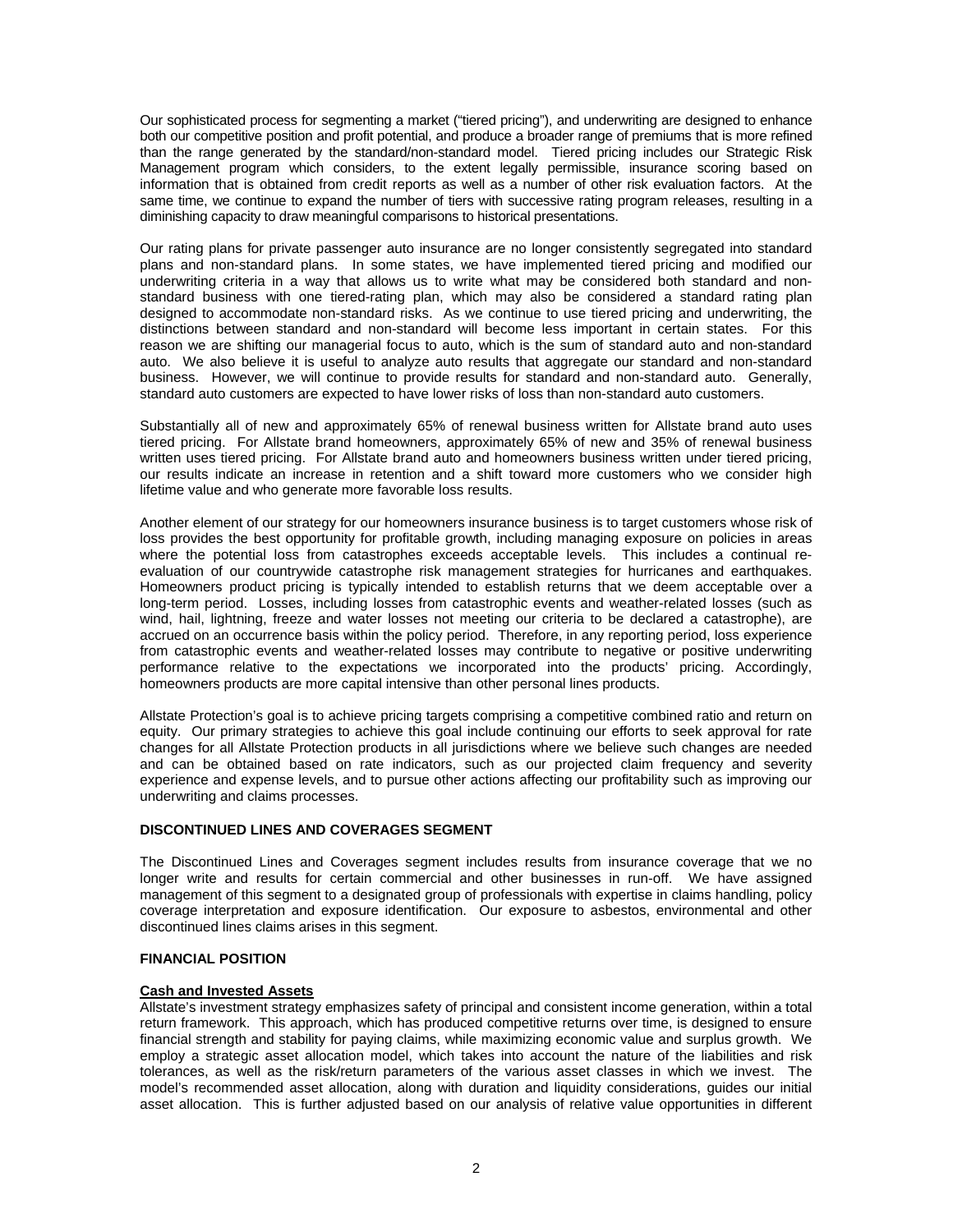markets. As part of our total return framework, we may sell securities during the period in which fair value has declined below amortized cost for fixed income securities or cost for equity securities.Portfolio performance is measured against outside benchmarks at target allocation weights.

The composition of the investment portfolio at December 31 was:

| (in millions)          | 2004         | 2003         |
|------------------------|--------------|--------------|
| <b>Bonds</b>           | \$<br>27,250 | \$<br>26,204 |
| Preferred stock        | 354          | 376          |
| Common stock           | 9,377        | 9,323        |
| Real estate            | 327          | 340          |
| Mortgage loans         | 381          | 64           |
| Short-term investments | 21           | 647          |
| Other                  | 722          | 471          |
| Total                  | \$<br>38,432 | \$<br>37,425 |

Total invested assets increased 3%, or \$1,007 million, due to positive cash flows from operations and increased unrealized gains on common stock, partially offset by dividends paid to ALCORP. Allstate generally holds its bonds to maturity, but has classified all bonds as available for sale to allow maximum flexibility in portfolio management.

# **Bonds**

Municipal bonds, including tax-exempt and taxable securities, comprise \$18.6 billion, or 68.1%, of the bond portfolio at December 31, 2004. Investment grade municipal bonds represent approximately 95.7% of the total with the remainder primarily private placement bonds.

Corporate obligations that are publicly issued totaled \$2.96 billion at December 31, 2004 compared to \$2.47 billion at December 31, 2003. As of December 31, 2004, the bond portfolio contained \$934 million of privately placed corporate obligations, compared with \$564 million at December 31, 2003. The benefits of fixed rate privately placed securities when compared to publicly issued securities are generally higher yields, improved cash flow predictability through pro-rata sinking funds, and a combination of covenant and call protection features designed to better protect the holder against losses resulting from credit deterioration, reinvestment risk or fluctuations in interest rates. A disadvantage of fixed rate privately placed securities when compared to publicly issued securities is relatively reduced liquidity.

At December 31, 2004 and 2003, \$2.85 billion and \$2.87 billion, respectively, of the bond portfolio was invested in mortgage-backed securities ("MBS"). In our MBS portfolio, the credit risk associated with MBS is mitigated due to the fact that the portfolio consists primarily of securities that were issued by, or have underlying collateral that is guaranteed by, U.S. government agencies or U.S. government sponsored entities. The MBS portfolio is subject to interest rate risk since the price volatility and the ultimate realized yield are affected by the rate of prepayment of the underlying mortgages. The current consistently low interest rate environment has resulted in prepayments, which have eroded the prepayment protection in this portfolio over recent years.

The bond portfolio contained \$1.39 billion and \$1.39 billion of asset-backed securities ("ABS") at December 31, 2004 and 2003. The ABS portfolio is subject to credit and interest rate risk. Credit risk is managed by monitoring the performance of the collateral. In addition, many of the securities in the ABS portfolio are credit enhanced with features such as over-collateralization, subordinated debt, reserve funds, guarantees and/or insurance. Approximately 84.9% of the ABS portfolio had a Moody's rating of Aaa or a Standard & Poor's rating of AAA, the highest rating category. A portion of the ABS portfolio is also subject to interest rate risk since, for example, price volatility and ultimate realized yield are affected by the rate of prepayment of the underlying assets. The ABS portfolio includes collateralized debt obligations and other bonds that are secured by a variety of asset types, predominately credit card receivables, home equity loans, and auto loans.

At December 31, 2004, approximately 94.7% of the bond portfolio was rated investment grade, which is defined as a security having a rating from the NAIC of 1 or 2, a Moody's equivalent rating of Aaa, Aa, A or Baa, or a comparable internal rating.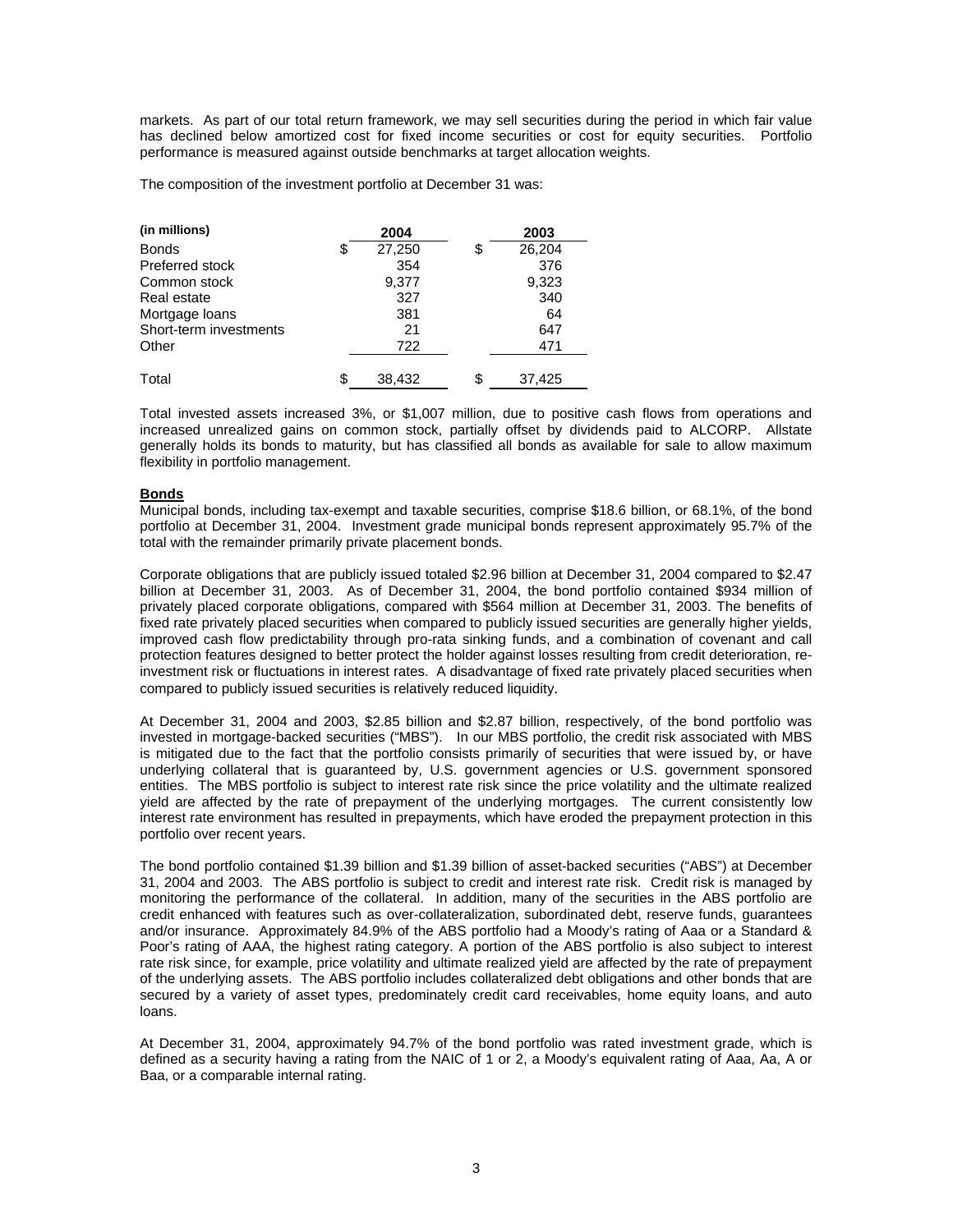The ratings of securities in Allstate's portfolio are influenced by many factors, including the impact of the economic environment on individual securities. The Investment Manager closely monitors its bond portfolio for ratings changes or other declines in value that are other than temporary. Fixed income securities are placed on non-accrual status when they are in default or when the timing or receipt of principal or interest payments are in doubt. Write-downs of bonds are recorded when the decline in value is considered to be other than temporary.

### **Equity Securities**

Equity securities include common and preferred stocks, and investments in affiliates. The increase is attributable to higher unrealized net capital gains during 2004, new money from operations, additional investment in AFIC and an increase in the underlying book value of Allstate Life and Allstate Insurance Company of Canada.

#### **Mortgage Loans**

Allstate's investment in mortgage loans increased from \$64 million at December 31, 2003 to \$381 million at December 31, 2004. The increase is a result of Allstate investing in new loans.

#### **Short-Term Investments**

The short-term investment portfolio was \$21 million and \$649 million at December 31, 2004 and 2003, respectively. Allstate invests available cash balances primarily in taxable short-term securities having a final maturity date or redemption date of one year or less.

Allstate also participates in securities lending, primarily as an investment yield enhancement, with third parties such as brokerage firms. We obtain collateral in an amount equal to 102% and 105% of the fair value of domestic and foreign securities, respectively, and monitor the market value of the securities loaned on a daily basis with additional collateral obtained as necessary. The cash we receive is subsequently invested and included in short-term and bond investments, and an offsetting liability is recorded in other liabilities. At December 31, 2004, the amount of securities lending collateral reinvested in short-term investments had a carrying value of \$686 million. This compares to \$298 million at December 31, 2003.

#### **Other Assets**

Other invested assets increased \$251 million, or 53.3%, from prior year primarily due to the investment in a \$175 million surplus note of AFIC. Investment income due and accrued decreased \$121 million, or 25.4%, primarily due to a decrease in subsidiary dividends receivable from Allstate Life and Allstate Holdings, Inc. Receivable from parent, subsidiaries and affiliates decreased 63%, or \$294 million, due to the re-payment of a loan to ALCORP. Other assets increased \$16 million, or 8.5%, primarily due to aggregate write-ins for other than invested assets. The increase was due to the admission of \$68 million in pension intangible assets and the purchase of \$50 million in additional company owned life insurance.

### **Reserves for Losses and Loss Adjustment Expenses**

Activity in the reserve for losses and loss adjustment expenses, on a net basis was summarized as follows at December 31:

| (in millions)                                              | 2004         | 2003         |
|------------------------------------------------------------|--------------|--------------|
| Balance at January 1                                       | \$<br>18.047 | \$<br>18,559 |
| Incurred losses and loss adjustment expense<br>related to: |              |              |
| Current year                                               | 15,251       | 15,494       |
| Prior years                                                | (225)        | 473          |
| <b>Total incurred</b>                                      | 15,026       | 15,967       |
| Losses and loss adjustment expenses paid related<br>to:    |              |              |
| Current year                                               | 9,311        | 9,554        |
| Prior years                                                | 6,574        | 6,925        |
| Total paid                                                 | 15,885       | 16,479       |
| Balance at December 31                                     | \$<br>17,188 | \$<br>18,047 |

Incurred losses and loss adjustment expenses attributable to insured events of prior years were \$(225) million and \$473 million as a result of the re-estimation of unpaid losses and loss adjustment expenses for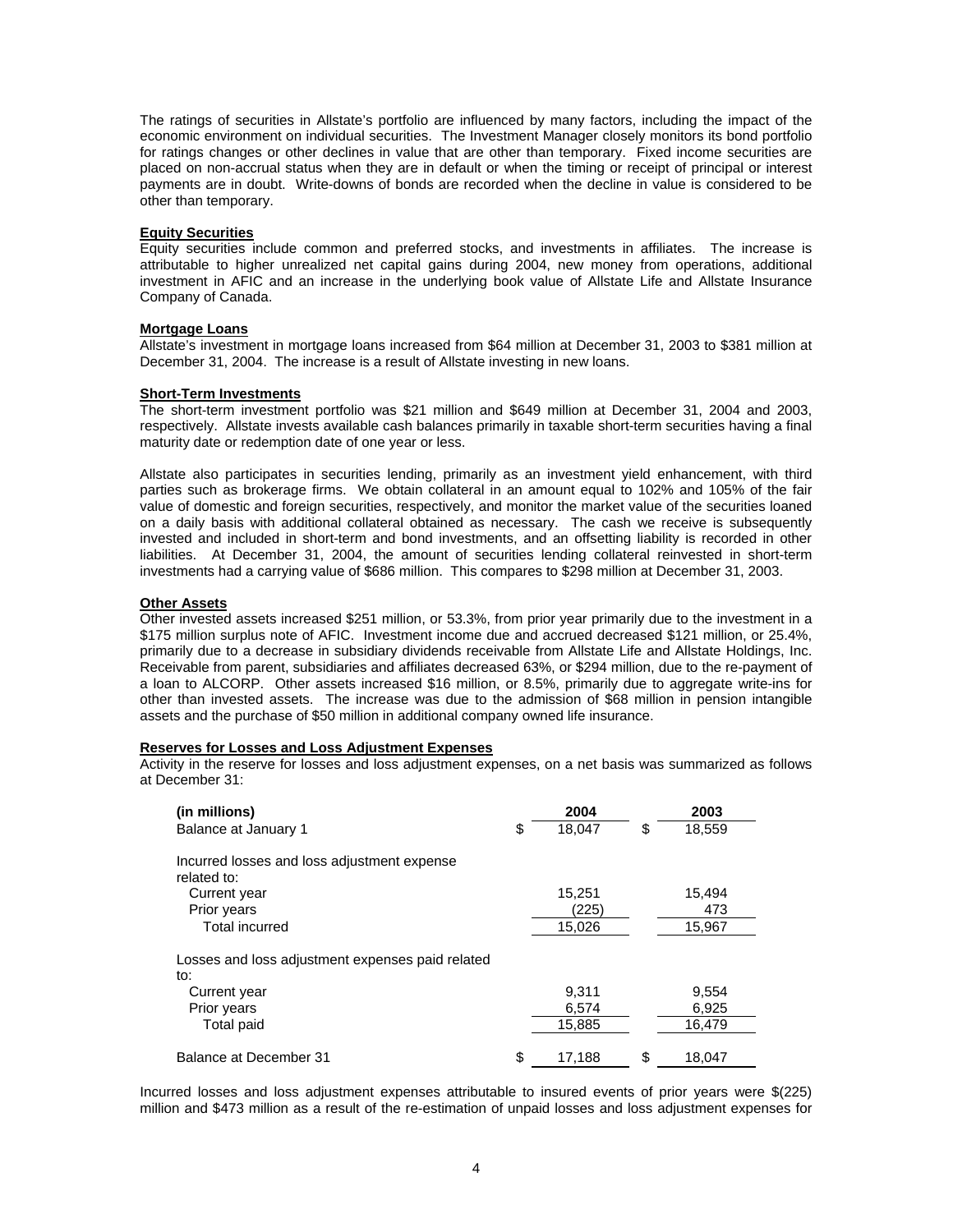the years ending December 31, 2004 and 2003, respectively. For the year ended December 31, 2004 the favorable development in incurred loss and loss adjustment expenses related to the prior years was primarily due to decreases in auto injury severity development that was better than expected and late reported loss development that was better than expected due to lower frequency trends in recent years, partially offset by increases to the asbestos reserves. For the year ended December 31, 2003 the incurred loss and loss adjustment expenses related to prior years was primarily due to higher than expected losses for asbestos exposures partially offset by favorable development in auto liability coverages.

# **Other Liabilities**

Taxes, licenses and fees increased 18%, or \$39 million, primarily due to increases in accruals for employee related taxes and guarantee funds. Advance premiums increased 23%, or \$59 million, due to changes in policyholder payment patterns representing premiums received prior to the policy effective date. Provision for reinsurance increased 140%, or \$98 million, due to the increased reinsurance receivables from unauthorized reinsurers. Payable to parent, subsidiaries and affiliates increased \$171 million due to the repayment of a loan from ALCORP.

#### **Capital and Surplus**

The following table summarizes Allstate's capital resources at the end of the last two years.

| 2004   | 2003   |
|--------|--------|
|        |        |
| 2.213  | 2,166  |
| 14.523 | 13,876 |
| 29     | 57     |
|        |        |
| 16.769 | 16,103 |
|        |        |

Total surplus as regards policyholders increased 4%, or \$666 million. The increase was primarily due to net income offset by dividends declared to ALCORP and changes in unrealized capital gains.

# **RESULTS OF OPERATIONS**

| (in millions)                                                                               | 2004         | 2003         |
|---------------------------------------------------------------------------------------------|--------------|--------------|
| Premiums earned                                                                             | \$<br>23,628 | \$<br>22,525 |
| Losses incurred                                                                             | 12,295       | 13,292       |
| Loss expenses incurred                                                                      | 2,731        | 2,675        |
| Other underwriting expenses incurred                                                        | 6,138        | 5,733        |
| Total underwriting deductions                                                               | 21,164       | 21,700       |
| Net underwriting gain or (loss)                                                             | 2,464        | 825          |
| Net investment income earned                                                                | 2,036        | 1,772        |
| Net realized capital gains or (losses)                                                      | 505          | 272          |
| Net investment gain or (loss)                                                               | 2,541        | 2,044        |
| Total other income                                                                          | 286          | 247          |
| Net income, after dividends to policyholders but before federal and foreign<br>income taxes | 5,291        | 3,116        |
| Federal and foreign income taxes incurred                                                   | 1,430        | 389          |
| Net income                                                                                  | \$<br>3,861  | \$<br>2,727  |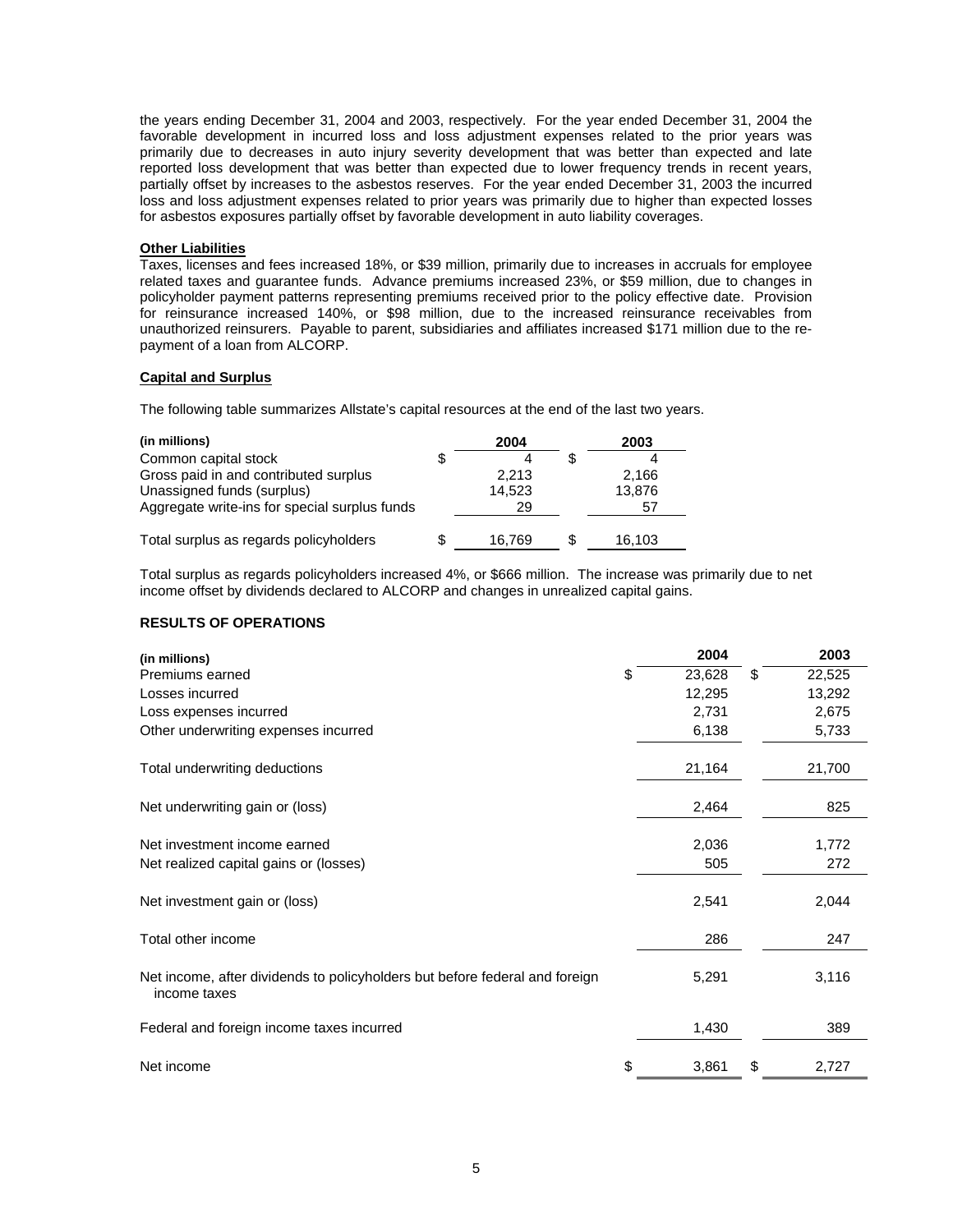The increase in underwriting income was the result of increased premiums earned, declines in auto and homeowners claim frequency (rate of claim occurrence) excluding catastrophes and favorable reserve reestimates related to prior years, partially offset by higher catastrophe losses, increased operating costs and expenses and increased current year claim severity (average cost per claim).

Claims and claims expense during 2004 includes estimated catastrophe losses of \$590 million, net of recoveries from the Florida Hurricane Catastrophe Fund, related to hurricanes Charley, Frances, Ivan, and Jeanne. This estimate includes net losses on personal lines auto policies and net losses on commercial policies.

Changes in auto current year claim severity are generally influenced by inflation in the medical and auto repair sectors of the economy. We mitigate these effects through various loss management programs. Injury claims are affected largely by medical cost inflation while physical damage claims are affected largely by auto repair cost inflation and used car prices. Our rate of increase in incurred injury claim severity during 2004 and 2003 was lower than the relevant medical cost indices. We believe our claim settlement initiatives, such as improvements to the claim settlement process, medical management programs, the use of special investigative units to detect fraud and handle suspect claims, litigation management and defense strategies, as well as various loss management initiatives underway, contribute positively to the mitigation of injury severity trends. However, auto injury claim severity could offset the success of these programs; therefore, we will continue to pursue claim mitigation programs.

For auto physical damage coverages, we monitor our rate of increase in average cost per claim against a weighted average of the body work price index and the used car price index. In 2004, our rate of increase in incurred physical damage current year claim severity was generally lower than the weighted index. In 2003, our rate of increase in incurred physical damage current year claim severity was generally higher than the weighted index. We believe that results were favorably impacted by the application of enhanced claim settlement practices for auto physical damage claims. Accordingly, we continue to pursue various loss management initiatives that we expect to contribute positively to the mitigation of physical damage severity trends. However, during 2003 the increase in auto physical damage claim severity more than offset the success of these programs.

Changes in homeowners current year claim severity are generally influenced by inflation in the cost of building materials, the cost of construction and property repair services, the cost of replacing home furnishings and other contents, the types of claims that qualify for coverage, deductibles and other economic and environmental factors. In 2004 and 2003, we experienced an increase in homeowners severity compared to prior year. We employ various loss management programs to mitigate the effect of these factors; however, homeowners severity may increase, offsetting the success of these programs. We have also taken numerous actions that we expect to contribute to profitable trends in the homeowners loss ratio.

The Discontinued Lines and Coverages segment generated underwriting loss of \$638 million in 2004 compared to \$571 million in 2003. During 2004, the underwriting loss was primarily due to re-estimates of asbestos reserves totaling \$463 million, and an increase of \$136 million in the allowance for future uncollectible reinsurance. The cost of administering claims settlements totaled \$22 million and \$23 million for the years ended December 31, 2004 and 2003, respectively.

During 2003, the underwriting loss was also primarily due to our annual review of reserves for asbestos, environmental, and other discontinued lines exposures, resulting in an increase in reserves totaling \$514 million, including increases for asbestos of \$442 million, \$34 million due to new information received for two manufacturing insureds in bankruptcy, and \$38 million for an excess insurance policyholder who submitted new and unanticipated claims that were for previously not designated, and therefore unexpected, coverage years.

# **Catastrophe Losses**

Catastrophe losses are an inherent risk of the property-liability insurance industry that have contributed, and will continue to contribute, to potentially material year-to-year fluctuations in our results of operations and financial position. We define a "catastrophe" as an event that produces pre-tax losses before reinsurance in excess of \$1 million and involves multiple first party policyholders, or an event that produces a number of claims in excess of a preset, per-event threshold of average claims in a specific area, occurring within a certain amount of time following the event. Catastrophes are caused by various natural events including earthquakes, volcanoes, wildfires, tornadoes, hailstorms, hurricanes, tropical storms, high winds and winter storms. We are also exposed to human-made catastrophic events, such as certain acts of terrorism or industrial accidents. The nature and level of catastrophes in any period cannot be predicted.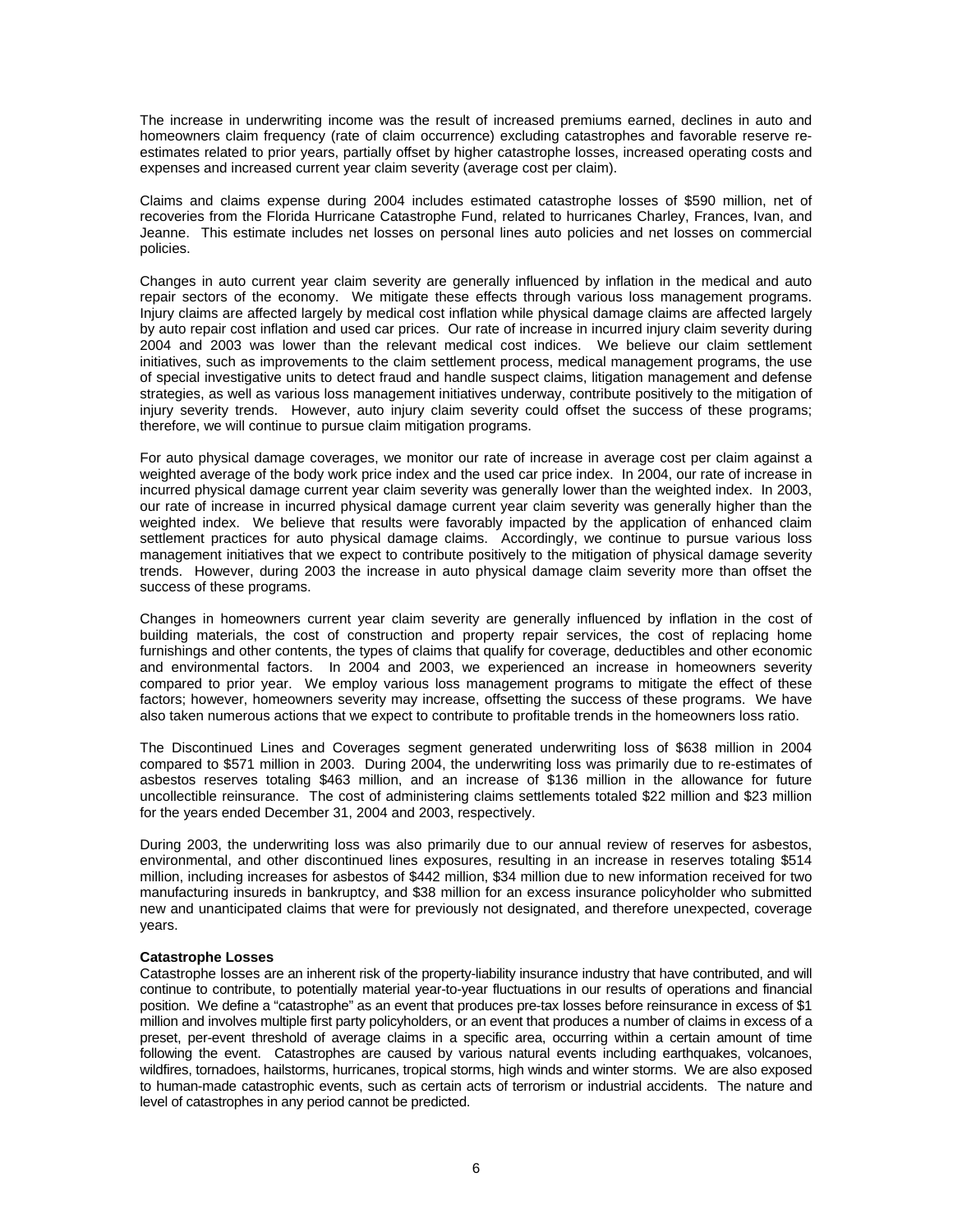Over time we have limited our aggregate insurance exposure to catastrophe losses in certain regions of the country that are subject to high levels of natural catastrophes. Actions we have taken to limit our exposure include purchase of reinsurance in certain states, restricting the amount and location of new business; limiting the availability of certain policy coverages; placing policies with third parties; and increasing our participation in catastrophe pools. However, the impact of these actions may be diminished by the growth in insured values, the effect of state insurance laws and regulations and by the effect of competitive considerations. We have also requested and received rate increases and have expanded the use of hurricane, tropical cyclone and earthquake deductibles in certain regions that are subject to high levels of catastrophes.

We consider the greatest areas of potential catastrophe losses due to hurricanes to be major metropolitan centers near the eastern and gulf coasts of the United States, and the greatest areas of potential catastrophe losses due to earthquakes to be California, areas surrounding the New Madrid fault system in the Midwest and faults in and surrounding Seattle, Washington and Charleston, South Carolina.

We include catastrophe losses in losses incurred and loss expenses incurred. As a result, catastrophe losses affect both our underwriting results and loss ratios. During 2004, catastrophe losses totaled \$1.06 billion, compared to catastrophe losses of \$1.48 billion in 2003. Of the \$1.06 billion of catastrophe losses incurred during 2004, \$590 million related to hurricanes Charley, Frances, Ivan and Jeanne, which struck portions of Florida, the southeastern seaboard, and other parts of the United States.

#### **Pre-tax net investment income**

Pre-tax net investment income increased slightly from \$1.77 billion in 2003 to \$2.04 billion in 2004. The increase was due to higher portfolio balances resulting from positive cash flows from operations and investment activities and higher income from partnerships, partially offset by lower portfolio yields.

### **After-tax realized capital gains and losses**

After-tax realized capital gains and losses were \$329 million in 2004 compared to \$178 million in 2003. The following table presents the factors driving the realized capital gains and losses results.

| (in millions)                                     |    | 2004 |    | 2003 |
|---------------------------------------------------|----|------|----|------|
| Investment write-downs                            | S  | (20) | \$ | (57) |
| Sales                                             |    | 397  |    | 239  |
| Valuation of derivative instruments               |    | (48) |    | (4)  |
|                                                   |    |      |    |      |
| Total after-tax realized capital gains and losses | £. | 329  | S  | 178  |

The 2003 capital losses were primarily due to \$363 million in common stock trading losses and \$181 million in net losses on treasury futures.

# **CASH FLOW AND LIQUIDITY**

The following table summarizes cash flow.

| (in millions)                                     | 2004    | 2003     |
|---------------------------------------------------|---------|----------|
| Net cash from operations                          | 4.137   | 3.513    |
| Net cash from investments                         | (1,579) | (2, 166) |
| Net cash from financing and miscellaneous sources | (2,086) | (1.581   |
|                                                   |         |          |
| Net change in cash and short-term investments     | 472     | (234)    |

The Company's operations typically generate substantial positive cash flows from operations as most premiums are received in advance of the time when claim and benefit payments are required. These positive operating cash flows are expected to continue to meet the liquidity requirements of the Company. Higher operating cash flows in 2004 and 2003 were primarily due to increased underwriting income. In 2004 and 2003, operating cash flows were also impacted by contributions made to our defined benefit pension plans. Cash used in investing activities decreased in 2004 primarily as a result of less underwriting income being available for investment due to higher operating cash flows offset by dividends paid by AIC to its parent.